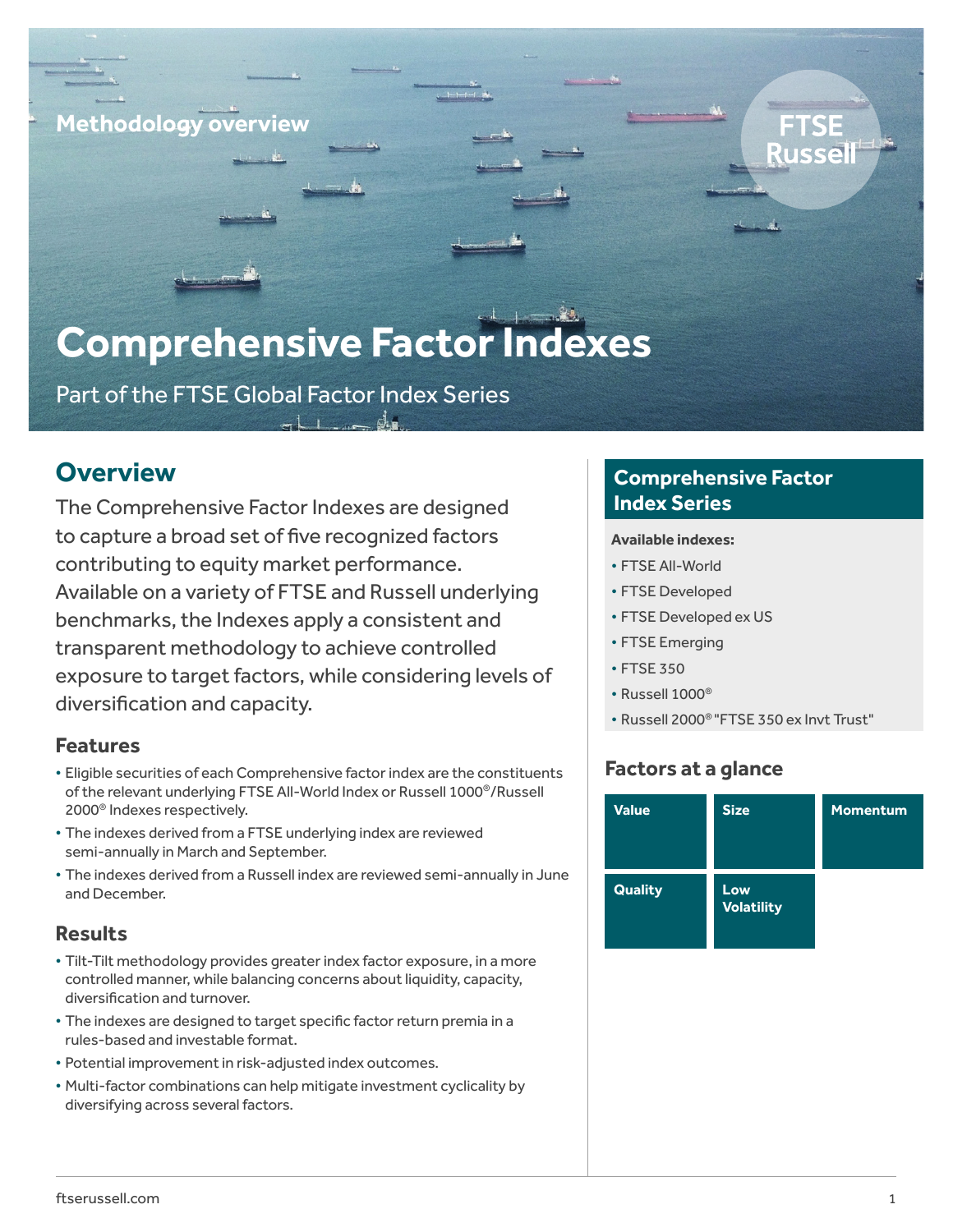# **The factors**

A factor is a stock characteristic that is important in explaining a security's risk and return. The Comprehensive Factor Indexes reference five equity factors, each of which is supported by academic research, with strong theoretical explanations as to why the factor historically has provided a premium.

- Factor-based investing is premised on the ability to identify factors that are expected to earn a positive premium in the future (i.e. factor exposures which are compensated).
- Not all factors are equal some factors are uncorrelated, which means they may perform differently in different parts in the cycle.
- FTSE Russell's factors represent common factor characteristics supported by a body of empirical evidence across different geographies and time periods.

# **Factor premia and definitions**

| <b>Factor</b>            | <b>Description</b>                                                                                                                                                                                                                                                                                                    | <b>Definition</b>                                                                              |
|--------------------------|-----------------------------------------------------------------------------------------------------------------------------------------------------------------------------------------------------------------------------------------------------------------------------------------------------------------------|------------------------------------------------------------------------------------------------|
| <b>Value</b>             | The Value Premium: Stocks that appear cheap tend to perform better than stocks that<br>appear expensive.<br>Value tilts: Can help capture exposures at a reasonable price relative to their fundamentals.                                                                                                             | Composite of cash flow<br>yield, earnings yield and<br>country relative Sales:<br>Price Ratio. |
| Quality                  | The Quality Premium: Higher quality companies tend to demonstrate higher performance than<br>lower quality companies.<br>Quality tilts: Can help capture companies with the ability to consistently generate strong future<br>cash flows, while limiting exposures to stocks that are unprofitable or highly levered. | Composite of<br>profitability, efficiency,<br>earnings quality and<br>leverage.                |
| <b>Size</b>              | The Size Premium: Smaller companies tend to demonstrate higher performance than<br>larger companies.<br>Size tilts: Can help capture excess returns of smaller companies relative to their larger counterparts.                                                                                                       | Log of full market cap.                                                                        |
| Low<br><b>Volatility</b> | The Low Volatility Premium: Stocks that exhibit low volatility tend to perform better than<br>stocks with higher volatility.<br>Low volatility tilts: Can help capture companies with a historically lower risk (and higher return)<br>profile relative to higher risk counterparts.                                  | Standard deviation of<br>5 years of weekly local<br>total returns.                             |
| <b>Momentum</b>          | The Momentum Premium: Stock performance tends to persist, either continuing to rise or fall.<br>Momentum tilts: Can lead to the selection of companies with strong recent performance, with the<br>expectation that this will continue to produce short term excess returns in the future.                            | Cumulative 11 month<br>return.                                                                 |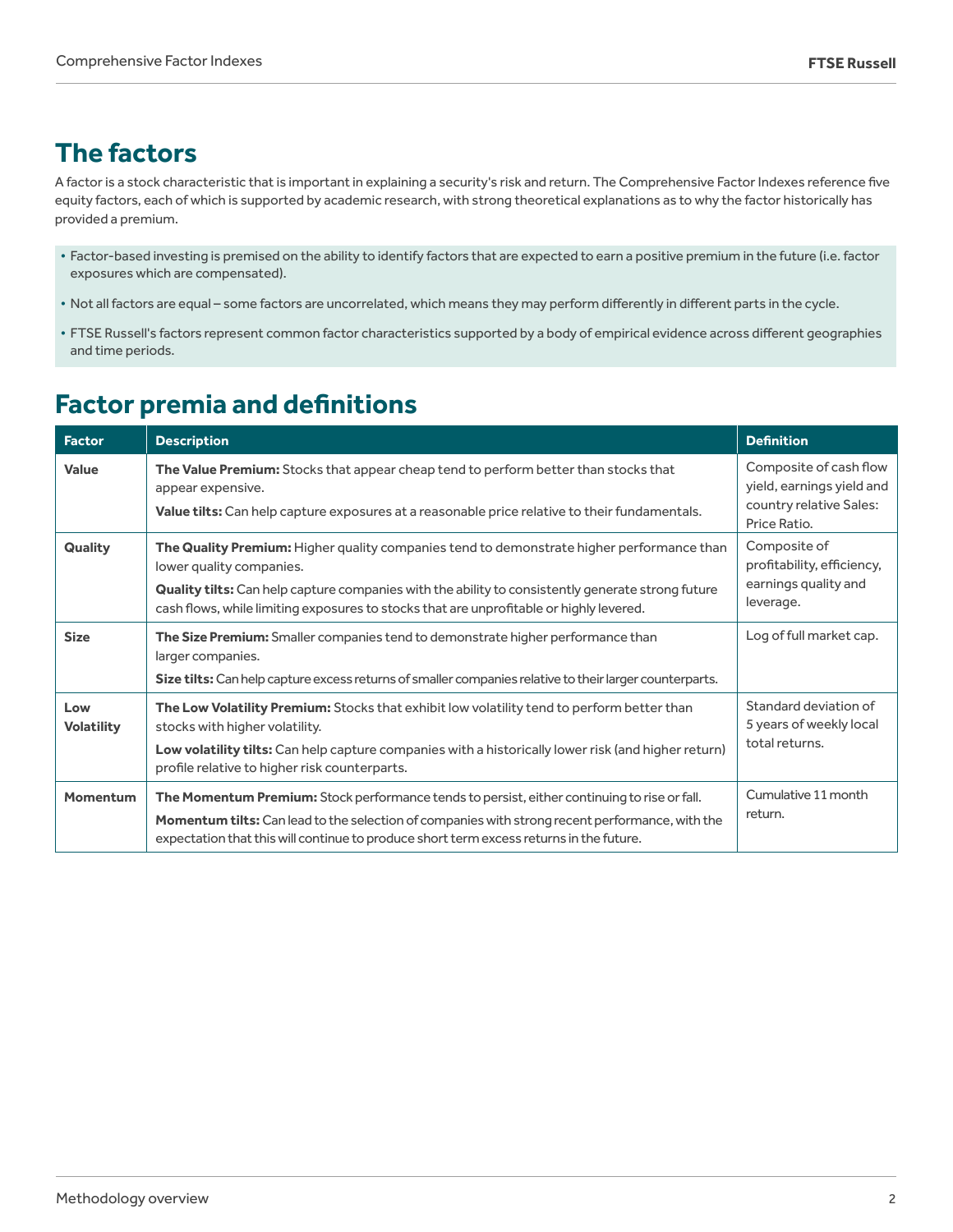# **Multi-factor strategies and the power of diversification**

There may be room in well diversified portfolios to shift focus from industry and country diversification to factor diversification. In the same way as different asset classes have distinct risk and return characteristics, the returns accruing to different equity factors can also be seen as distinct, varying according to the economic cycle and market environment (see Figure 1). For example, the value factor is typically considered to exhibit pro-cyclical performance, performing strongly during periods of strong economic growth and higher risk appetite. In contrast, the performance of quality is typically counter-cyclical.

In the absence of compelling evidence supporting factor timing or rotation strategies, the use of multi-factor indexes has become increasingly popular as a diversification tool. Multi-factor indexes are commonly used strategically, to target long-term sources of excess returns. This compares to single factor models, for which the payoff for exposure to any one factor is highly variable through the investment cycle.

### **Figure 1: Calendar year performance of single factor, multi-factor Comprehensive Factor and market cap indexes.**

| 2002                           | 2003  | 2004  | 2005  | 2006    | 2007  | 2008       | 2009  | 2010     | 2011    | 2012         | 2013  | 2014  | 2015    | 2016  |
|--------------------------------|-------|-------|-------|---------|-------|------------|-------|----------|---------|--------------|-------|-------|---------|-------|
| $-7.5%$                        | 44.4% | 21.3% | 15.3% | 19.4%   | 11.6% | $-31.1%$   | 41.7% | 27.8%    | 8.5%    | 19.2%        | 38.2% | 15.9% | 3.1%    | 18.7% |
| $-15.9%$                       | 31.4% | 18.0% | 11.1% | 18.3%   | 9.1%  | $-31.1%$   | 32.2% | 23.6%    | 8.5%    | 18.8%        | 36.6% | 14.9% | 2.7%    | 16.0% |
| $-16.0%$                       | 30.0% | 16.6% | 9.2%  | 15.9%   | 5.9%  | $-31.4%$   | 28.4% | 20.1%    | 6.3%    | 16.5%        | 36.4% | 13.3% | 2.1%    | 13.1% |
| $-17.2%$                       | 29.9% | 11.8% | 8.4%  | 15.5%   | 5.8%  | $-36.7%$   | 26.7% | 17.1%    | 2.3%    | 16.4%        | 33.6% | 13.2% | 2.0%    | 12.1% |
| $-18.7%$                       | 26.9% | 11.6% | 7.5%  | 14.6%   | 3.9%  | $-36.7%$   | 24.9% | 16.1%    | 1.8%    | 16.1%        | 33.1% | 12.9% | 0.9%    | 11.6% |
| $-19.6%$                       | 24.2% | 11.4% | 6.3%  | 14.3%   | 3.7%  | $-37.6%$   | 22.4% | 14.6%    | 1.5%    | 15.5%        | 31.7% | 12.7% | $-2.3%$ | 10.7% |
| $-21.7%$                       | 20.6% | 10.5% | 4.2%  | 14.3%   | 3.5%  | $-37.6%$   | 17.9% | 11.8%    | $-1.2%$ | 13.3%        | 29.6% | 11.3% | $-3.3%$ | 7.9%  |
| Size<br>Comprehensive<br>Value |       |       |       | Quality |       | Volatility |       | Momentum |         | Russell 1000 |       |       |         |       |

Underlying Market Cap Index: Russell 1000. Ranked from highest index returns (top row) to lowest index returns (bottom row).

Source: FTSE Russell. Past performance is not a guarantee of future results.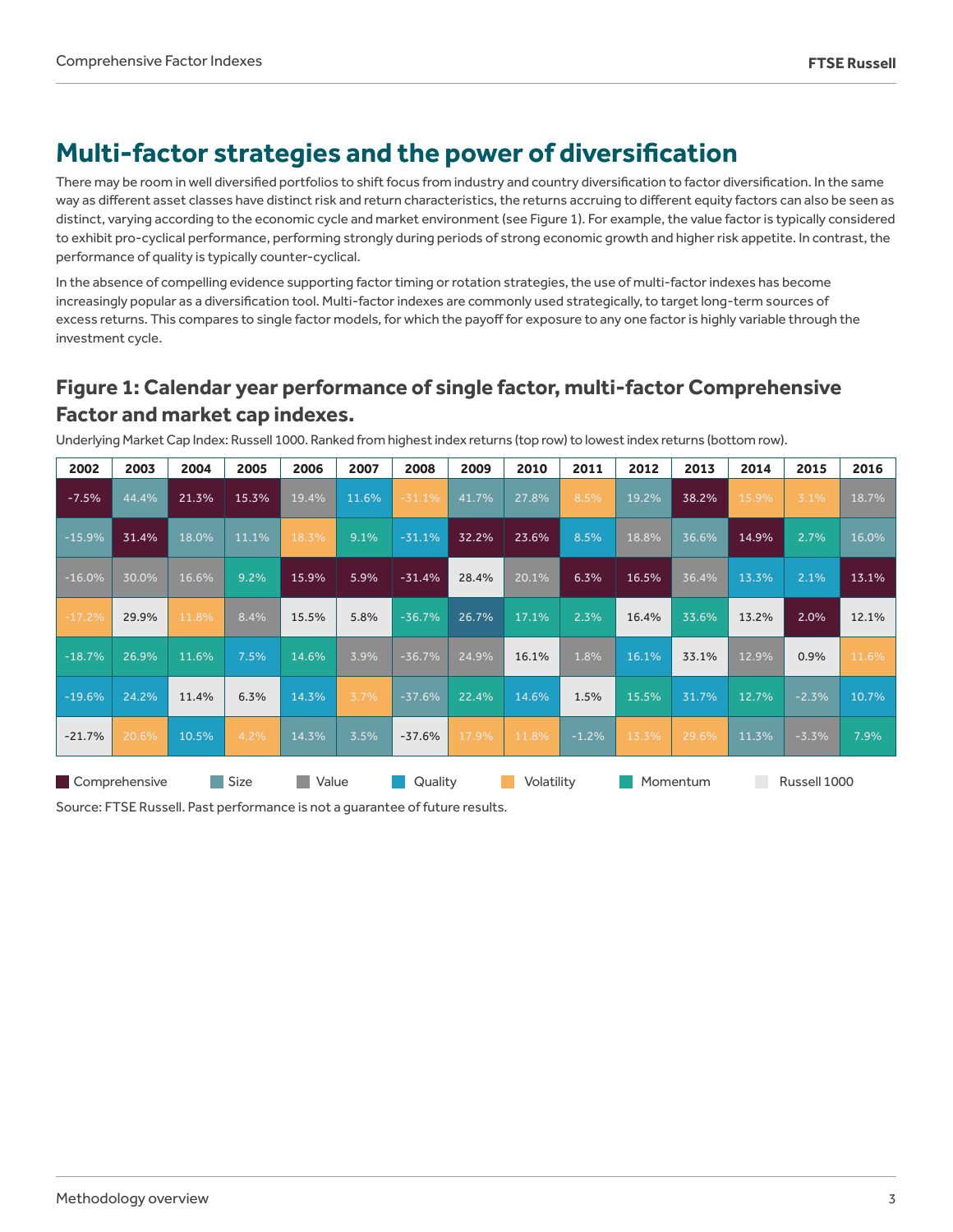# **The factor index construction process**

Steps 1-3 explain the high level process for a single factor index construction process. There are a number of ways that multiple factors can be targeted in an index. FTSE Russell employs a 'Tilt-Tilt' approach, which is briefly described in Step 4, and over the page.



#### **Calculate factor scores**

Assign a 'raw' value for a given factor to each stock in the underlying index. Remove outliers and normalize results (Z Score)<sup>1</sup>. Assign each of the Z-Scores to a score in the range 0 to 1 by mapping to the cumulative normal distribution. Stocks which exhibit the highest factor characteristics will have a score closer to 1.

Step  $1 \rightarrow$  Step 2

#### **Translate scores into index weights**

Combine scores with weights in the underlying index to form a broad factor index (unadjusted weights are normalized to ensure they total 100%).

• Underlying weights may be of any type (Market cap, Risk weight etc) or geographical region. The resulting factor index can be understood as a 'Factor Tilt' on the underlying index, by tilting the underlying weights according to factor score. The index weights are then rescaled to ensure final weights sum to 100%.



#### $Step 1$  > Step 2 > Step 3

### **Narrow index and constrain final weights**

Remove stocks which do not contribute to the overall factor objective, whilst ensuring that diversification constraints are not breached.

The following constraints are applied during this process:

- Country and Industry weight constraints
- Maximum stock level capacity ratio
- Minimum stock weight



### **Combining factors**

The application of consecutive 'factor tilts' (or, a tilt of one factor on another) towards multiple factors through the repeated application of the above steps results in a set of broad multi factor index weights. This can be understood as a modified Step 2, in which several factor scores are combined with the underlying index weight, as below.

#### **Underlying Weight X Factor Score 1 X Factor Score 2 X Factor Score 3… = Unadjusted Weight Final Weight**



performance. See disclaimer page for legal disclosures.

<sup>1</sup> A 'Z-Score' is a statistical measurement of a score's relationship to the mean in a group of scores. A Z-Score of 0 means the score is the same as the mean. A Z-Score can be positive or negative, indicating whether it is above or below the mean.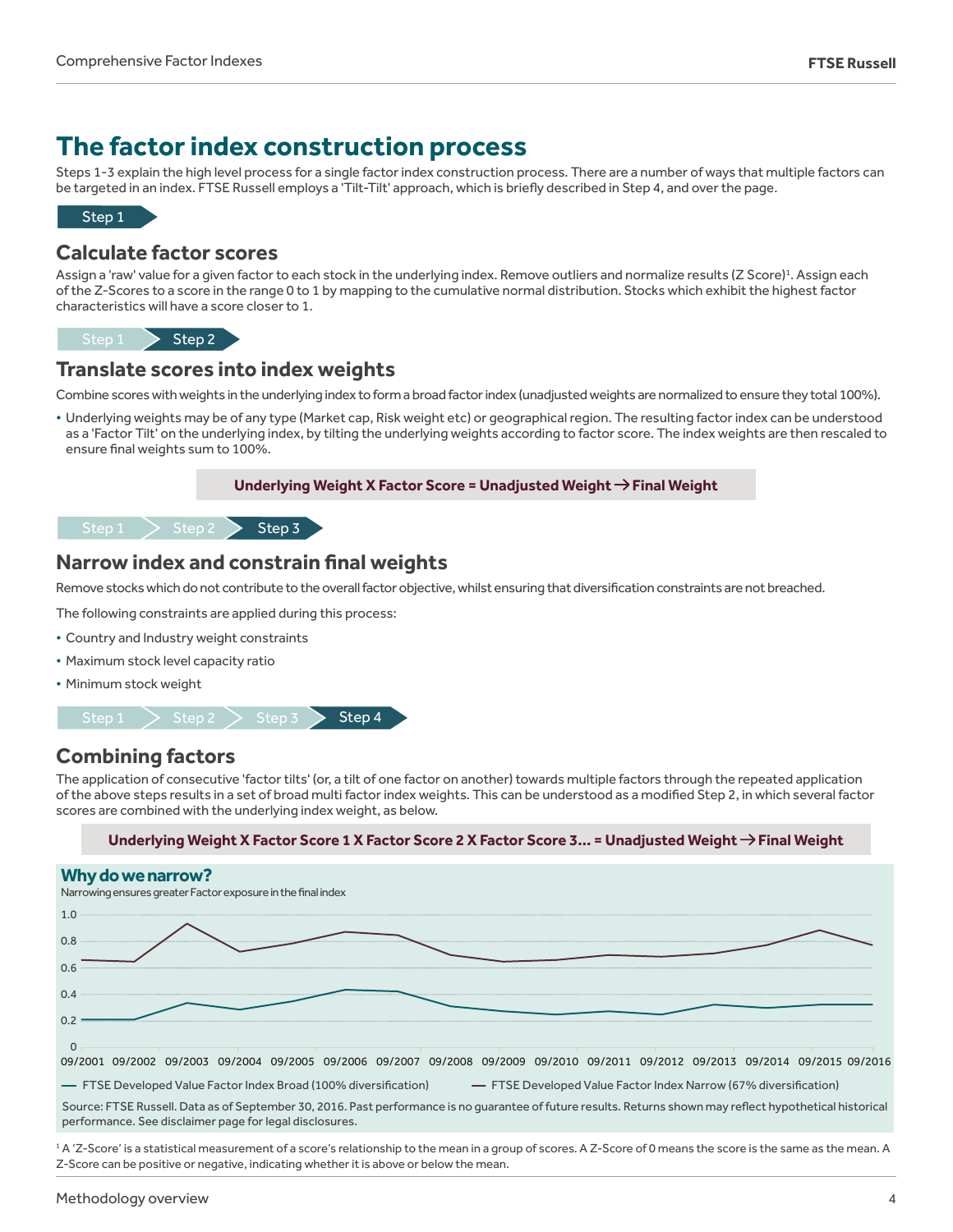# **The factor combination process**

Gaining exposure to multiple factors becomes increasingly challenging using allocations to multiple individual single factor indexes. Targeting multiple factors can be achieved in several ways:

### **Composite index ('Top down' portfolio construction)**

- Combine the weightings of individual factor indexes (e.g. 33.3% value, 33.3% quality, 33.3% size).
- However, at times, this may result in a dilution of exposures to the target factors.

### **Composite factor**

- Combine individual factor 'Z-Scores' to create a composite 'Z-Score'.
- Works for positively correlated factors (e.g. quality and low volatility) but is less effective for negatively correlated factors (e.g. quality and value).

## **The FTSE Russell preferred approach: Tilt-Tilt ('Bottom up' portfolio construction)**

- Sequential, or 'multiplicative' tilts on each factor outcome is independent of ordering.
- Approximately the same exposures of single factor indexes, without the dilutive effects of other methods.
- The magnitude of tilt determined by implementation concerns such as liquidity, capacity, diversification and turnover.

#### **Tilt-Tilt improves factor exposure for positively corrected factors**

#### **FTSE Developed, Quality + Low Volatility Factor Index**



Source: FTSE Russell. Data as of September 2001 to September 2016. Past performance is no guarantee of future results. Returns shown may reflect hypothetical historical performance. See disclaimer page for legal disclosures. Chart shows active factor loading relative to the FTSE Developed Index, calculated using an annual rebalance frequency.

#### **Tilt-Tilt also improves factor exposure for negatively correlated factors**







Greater factor exposure across all target factors, compared to other approaches:

• Composite approaches result in subdued levels of exposure to target factors.

• Tilt-tilt results in a factor index with approximately the same level of exposure as the single factor indexes.

• Highlights stocks displaying all characteristics.

Source: FTSE Russell. Data as of September 2001 to September 2016. Past performance is no guarantee of future results. Returns shown may reflect hypothetical historical performance. See disclaimer page for legal disclosures. Chart shows active factor loading relative to the FTSE Developed Index, calculated using an annual rebalance frequency.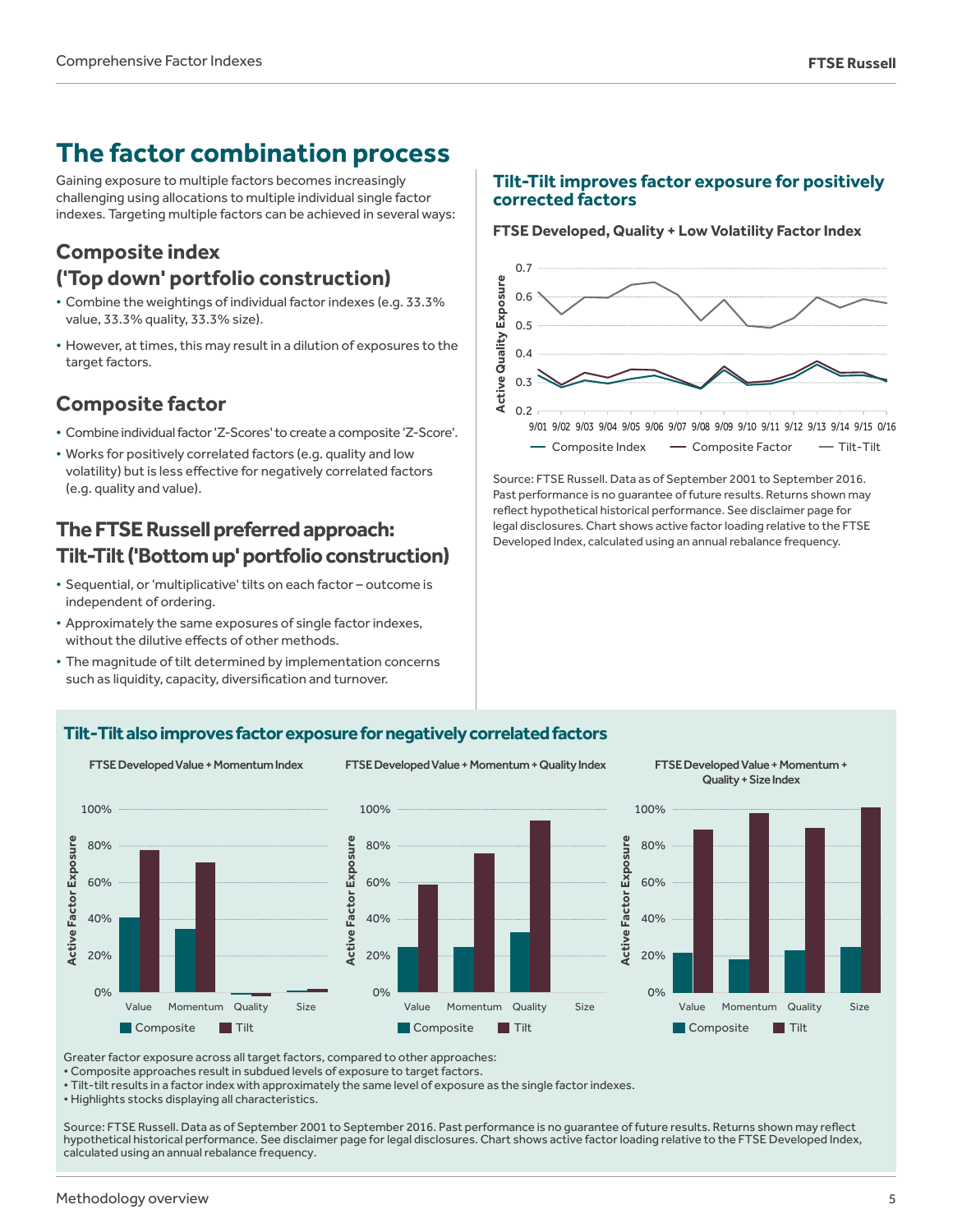# **Case study: Tilt-tilt methodology and calculating constituent weights**

Constituent weights are derived using FTSE Russell's 'Tilt-Tilt' methodology. Factor scores are combined with the underlying market cap weight to create a factor weight for each constituent. The weight is rescaled (to sum to 100%), and constraints are applied to arrive at the final weight in the factor index.

|                                    | Cap<br>Weight | X | Qual.<br><b>Score</b> | $\mathbf x$ | Mom.<br><b>Score</b> | $\mathbf x$ | <b>Value</b><br><b>Score</b> | X | <b>Size</b><br><b>Score</b> | $\mathbf x$ | Vol<br><b>Score</b> | $=$ | <b>Unadj</b><br>Wgt |               | <b>Final</b><br>Wgt. |
|------------------------------------|---------------|---|-----------------------|-------------|----------------------|-------------|------------------------------|---|-----------------------------|-------------|---------------------|-----|---------------------|---------------|----------------------|
| <b>FedEx</b>                       | 0.22%         | X | 0.91                  | X           | 0.76                 | X           | 0.70                         | X | 0.18                        | X           | 0.63                | $=$ | 0.012%              | $\rightarrow$ | 1.00%                |
| Yum!<br>电心障<br><b>TACO</b><br>BELL | 0.17%         | X | 0.86                  | X           | 0.22                 | X           | 0.32                         | X | 0.27                        | X           | 0.73                | $=$ | 0.002%              | $\rightarrow$ | 0.16%                |
| <b>Sprint</b>                      | 0.05%         | X | 0.02                  | X           | 0.11                 | X           | 0.03                         | X | 0.40                        | X           | 0.00                | $=$ | 0.00%               | $\rightarrow$ | $0.00\%$             |

Factor indexes rebalance away from the market cap weighted benchmark – the difference in stock weights represents active weights.

Weights are rescaled and constraints are applied.

Information for illustrative purposes only.

# **Narrowing and constraints**

When building single or multi-factor indexes, we want to capture factor risk premia through maintaining controlled exposure to the target factor, while retaining the benefits of the market cap-weighted benchmark, namely diversification and capacity. We add the following general diversification parameters to the FTSE Comprehensive Factor Series;

| Maximum stock level capacity ratio | 20x                                                      |  |  |  |  |  |
|------------------------------------|----------------------------------------------------------|--|--|--|--|--|
| Minimum stock weight               | 0.5 basis points                                         |  |  |  |  |  |
| Country and Industry Constraints:  | • Upper and lower bounds:                                |  |  |  |  |  |
|                                    | • +/- 20% (relative to the starting universe weight) AND |  |  |  |  |  |
|                                    | • +/- 5% (absolute) buffer                               |  |  |  |  |  |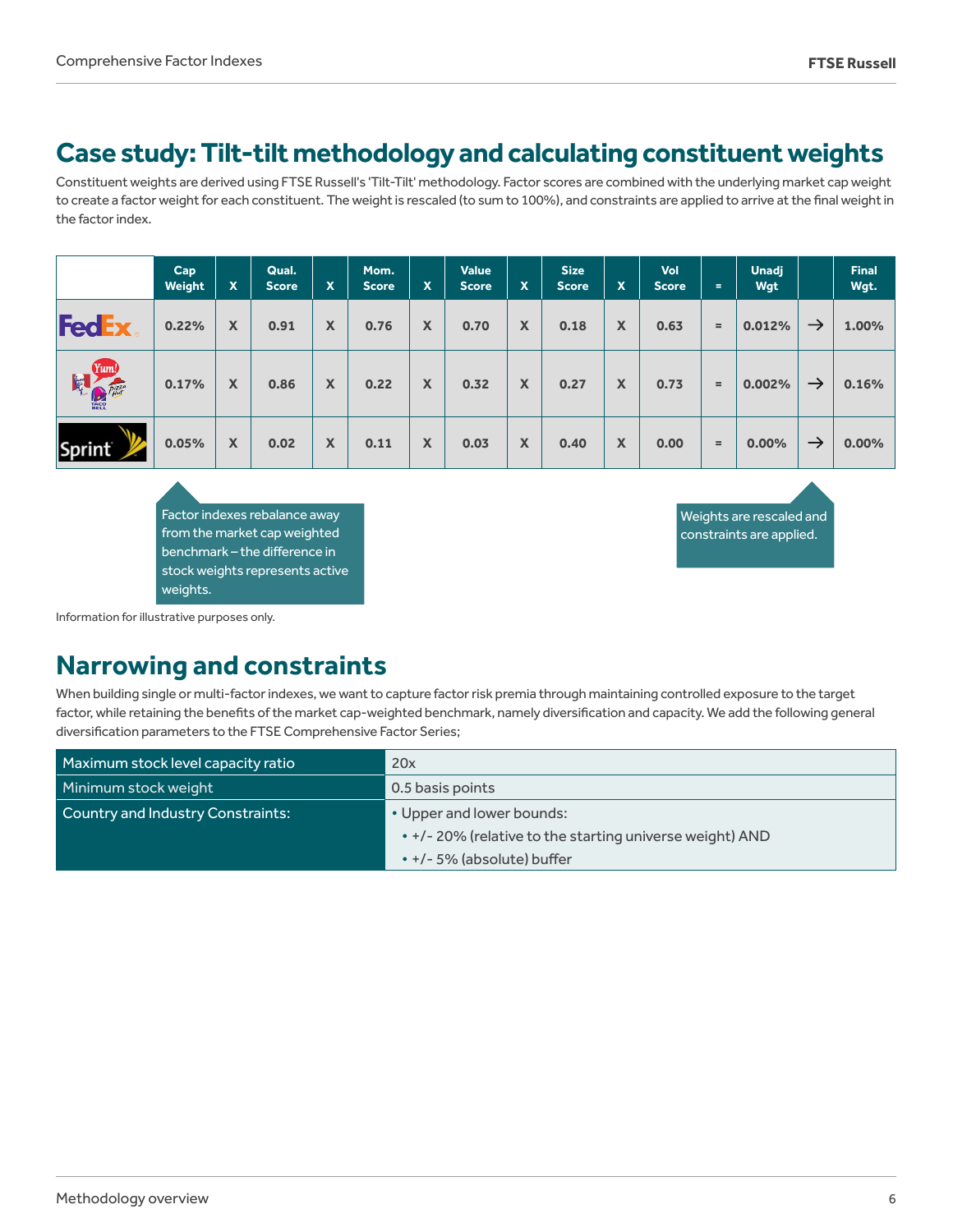#### **For more information about our indexes, please visit ftserussell.com.**

© 2017 London Stock Exchange Group plc and its applicable group undertakings (the "LSE Group"). The LSE Group includes (1) FTSE International Limited ("FTSE"), (2) Frank Russell Company ("Russell"), (3) FTSE TMX Global Debt Capital Markets Inc. and FTSE TMX Global Debt Capital Markets Limited (together, "FTSE TMX") and (4) MTSNext Limited ("MTSNext"). All rights reserved.

FTSE Russell® is a trading name of FTSE, Russell, FTSE TMX and MTS Next Limited. "FTSE®", "Russell®", "FTSE Russell®" "MTS®", "FTSE TMX®", "FTSE4Good®" and "ICB®" and all other trademarks and service marks used herein (whether registered or unregistered) are trade marks and/or service marks owned or licensed by the applicable member of the LSE Group or their respective licensors and are owned, or used under licence, by FTSE, Russell, MTSNext, or FTSE TMX.

All information is provided for information purposes only. Every effort is made to ensure that all information given in this publication is accurate, but no responsibility or liability can be accepted by any member of the LSE Group nor their respective directors, officers, employees, partners or licensors for any errors or for any loss from use of this publication or any of the information or data contained herein.

No member of the LSE Group nor their respective directors, officers, employees, partners or licensors make any claim, prediction, warranty or representation whatsoever, expressly or impliedly, either as to the results to be obtained from the use of the FTSE Russell Indexes or the fitness or suitability of the Indexes for any particular purpose to which they might be put.

No member of the LSE Group nor their respective directors, officers, employees, partners or licensors provide investment advice and nothing in this document should be taken as constituting financial or investment advice. No member of the LSE Group nor their respective directors, officers, employees, partners or licensors make any representation regarding the advisability of investing in any asset. A decision to invest in any such asset should not be made in reliance on any information herein. Indexes cannot be invested in directly. Inclusion of an asset in an index is not a recommendation to buy, sell or hold that asset. The general information contained in this publication should not be acted upon without obtaining specific legal, tax, and investment advice from a licensed professional.

No part of this information may be reproduced, stored in a retrieval system or transmitted in any form or by any means, electronic, mechanical, photocopying, recording or otherwise, without prior written permission of the applicable member of the LSE Group. Use and distribution of the LSE Group index data and the use of their data to create financial products require a licence from FTSE, Russell, FTSE TMX, MTSNext and/or their respective licensors.

Past performance is no guarantee of future results. Charts and graphs are provided for illustrative purposes only. Index returns shown may not represent the results of the actual trading of investable assets. Certain returns shown may reflect backtested performance. All performance presented prior to the index inception date is back-tested performance. Back-tested performance is not actual performance, but is hypothetical. The back-test calculations are based on the same methodology that was in effect when the index was officially launched. However, back-tested data may reflect the application of the index methodology with the benefit of hindsight, and the historic calculations of an index may change from month to month based on revisions to the underlying economic data used in the calculation of the index.

This publication may contain forward-looking statements. These are based upon a number of assumptions concerning future conditions that ultimately may prove to be inaccurate. Such forward-looking statements are subject to risks and uncertainties and may be affected by various factors that may cause actual results to differ materially from those in the forward-looking statements. Any forward-looking statements speak only as of the date they are made and no member of the LSE Group nor their licensors assume any duty to and do not undertake to update forward-looking statements.